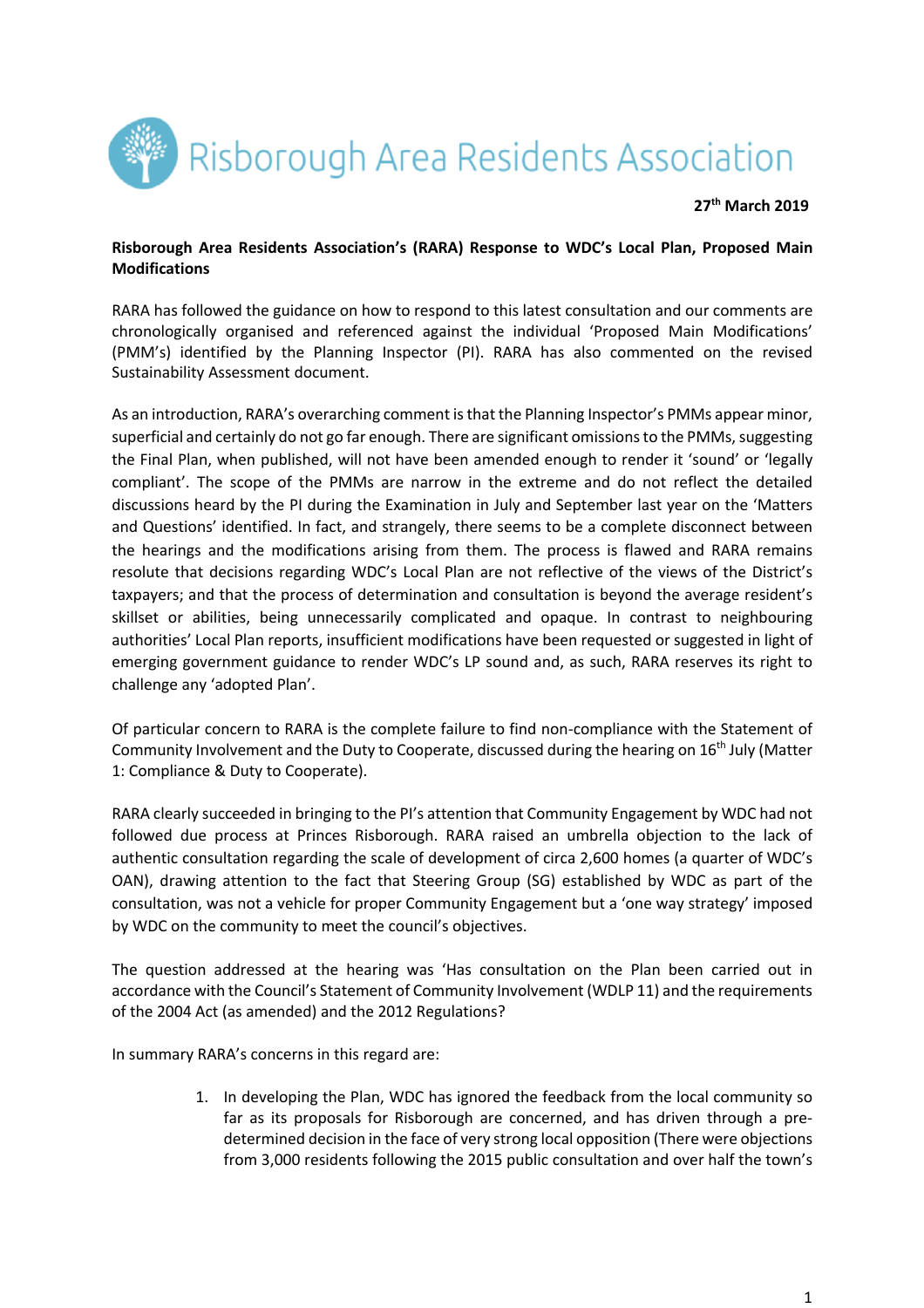residents (circa 4,000) have a signed a petition objecting to the scale of the Plan for Risborough).

- 2. Whilst the Steering Group should have played a key role as part of overall engagement with the local community, it was very much led by WDC and the Planning officers. RARA has access to a Minority Report compiled by 7 members of the Steering Group, outlining the key failings of the group and underlining the lack of legal compliance through the failure properly to engage with the community in accordance with the Council's Statement of Community Involvement (WDLP 11), the requirements of the 2004 Act (as amended), and the 2012 Regulations.
- 3. The direct consequence of this failure has been the proposed allocation at Risborough which is unsound for all the reasons set out in RARA's representation being too large and an unsustainable solution to the requirement to meet housing need.
- 4. The Council's Statement of Community Involvement repeatedly states that WDC will "inform", "consult" and "involve" the local community. The WDC Statement of Community Involvement emphasises the importance and use of these three methods and reflects the legal requirement of consultation that the Council give genuine and conscientious consideration to local views – see: *R v Brent LBC ex p Gunning* (1986) 84 LGR 168 at 189).
- 5. However, for Risborough at least, the local community has only ever been "informed, and has not been either "involved" or "consulted" in any meaningful way.

This was recognised during the hearings and admitted by Penelope Tollitt (Head of Planning at WDC), who spoke in response to RARA at the hearing admitting that, with the shift in political landscape, this had placed WDC in a position where the 2,600 homes in PR was non-negotiable, despite the work of the Steering Group and in direct contradiction with the Council's Statement of Community Involvement.

6. Because there was not compliance with the above Statement of Community Involvement, the Plan remains does not meet the requirements for Legal Compliance.

RARA wants to make it clear that it intends to make a challenge re: the validity of WDC's Local Plan as, and when it is adopted, under Section 113 of the Planning and Compulsory Purchase Act 2004 due to its non-compliance with its own Statement of Community Involvement (and, furthermore, its lack of regard for 'sustainability' and 'deliverability'). RARA believes the interests of the community are aggrieved and that the Local Plan has been substantially prejudiced by a failure to comply with a procedural requirement.

**The following represents RARA's specific comments on the PMM's:**

# **PMM1 - CHAPTER 1.0 INTRODUCTION AND CONTEXT**

Paragraph 1.15, Page 7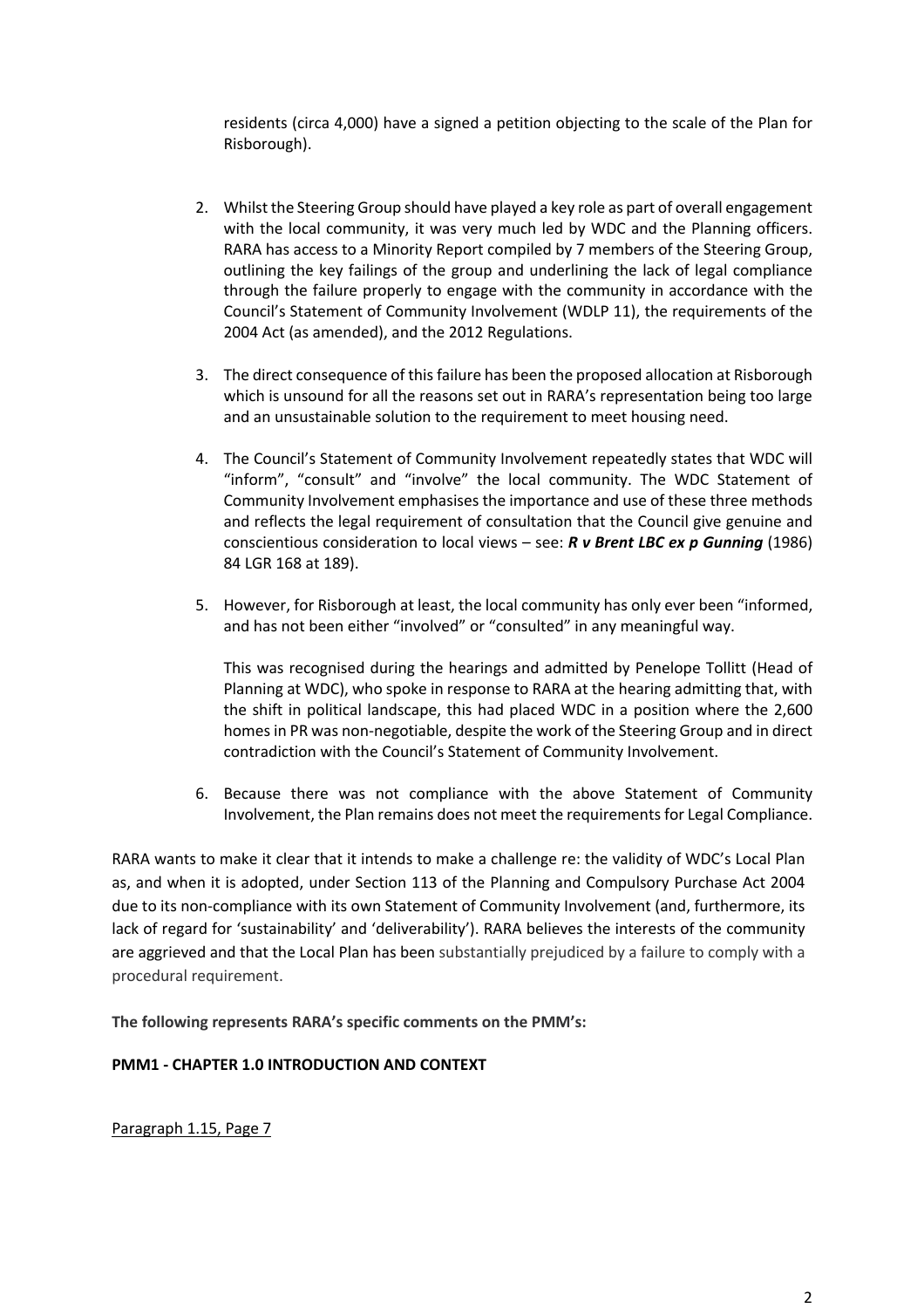**No plan as to how WDC will manage the other strategic initiatives affecting the District should initiatives arise. They are merely mentioned. By the time they are coming into place Bucks will have a Unitary Authority and WDC will be gone. The plan should allow for a timely two-year review to enable the Unitary Council to advise on how to manage the key strategic issues which will impact on the Local Plan.** 

The additional recognition of sub-regional strategic initiatives in their early stage including Heathrow and Ox-Cambridge Growth Arc are welcomed but the modifications here do not go far enough and the impact and timing of HS2 has been over looked . HS2 will be under construction during the time of this Local Plan, and although the economic effect is limited, the disruptive effect construction will have on the district has largely been ignored although it is significant particularly in relation to the upgrades on the M40 and A404.

The plan lacks consistency with the concurrently developing Local Plan of South Bucks and Chiltern where consideration is given to the timing for many housing developments to avoid clashing with major construction projects to minimise the effect of disruption. Of further concern is WDC's awareness of the increase in HS2 construction for which they have agreed a compensation package with HS2, but still they intend to carry out major road and bridge construction in the Risborough area at this time of heightened traffic. There will also be a knock-on effect of increasing the costs of these infrastructure projects by requiring limited resources at a time of high demand leading to a scarcity premium.

The effect of Cross Rail 2 (CR2) is known, because it can be seen on its path across London, leading to an increase in house prices in these areas benefiting from it, in contrast to the falls in the rest of the capital. Marlow and the south west of the district will benefit from this premium, an area which currently have the most unaffordable houses in the district and among the highest in the country outside the capital. Therefore, failure to mitigate these by providing new homes in this area seriously questions the ability of this Plan to meet the key part of this initiative to reduce unaffordability.

The Council with Highways England are improving the A404 Marlow by-pass increasing the appeal of Marlow. The general improvement to the M40 including reducing the effect of traffic noise, has in effect increased land available for housing near the motorway. The forming of the forthcoming formation of a Bucks unitary authority will allow potentially more appropriate sites to be available, all ignored in these modifications.

# **PMM 2 - CHAPTER 2.0 WYCOMBE DISTRICT – THE BIG CHALLENGE**

 $\overline{\phantom{a}}$  ,  $\overline{\phantom{a}}$  ,  $\overline{\phantom{a}}$  ,  $\overline{\phantom{a}}$  ,  $\overline{\phantom{a}}$  ,  $\overline{\phantom{a}}$  ,  $\overline{\phantom{a}}$  ,  $\overline{\phantom{a}}$  ,  $\overline{\phantom{a}}$  ,  $\overline{\phantom{a}}$  ,  $\overline{\phantom{a}}$  ,  $\overline{\phantom{a}}$  ,  $\overline{\phantom{a}}$  ,  $\overline{\phantom{a}}$  ,  $\overline{\phantom{a}}$  ,  $\overline{\phantom{a}}$ 

Paragraph 2.1, Page 15

## **No enhancement to Alscot or Princes Risborough – only destruction**

The modifications are welcomed however this wording is in conflict with proposals elsewhere in the Plan which do not serve to enhance the historic environment e.g. Alscot, near Princes Risborough. This is also in conflict with Policy DM30 which should also aim to enhance the Chilterns Area of Outstanding Natural Beauty but doesn't.

# **PMM 3 - CHAPTER 3.0 OUR VISION AND STRATEGIC OBJECTIVES**

\_\_\_\_\_\_\_\_\_\_\_\_\_\_\_\_\_\_\_\_\_\_\_\_\_\_\_\_

Chapter 3, Section 8, Page 24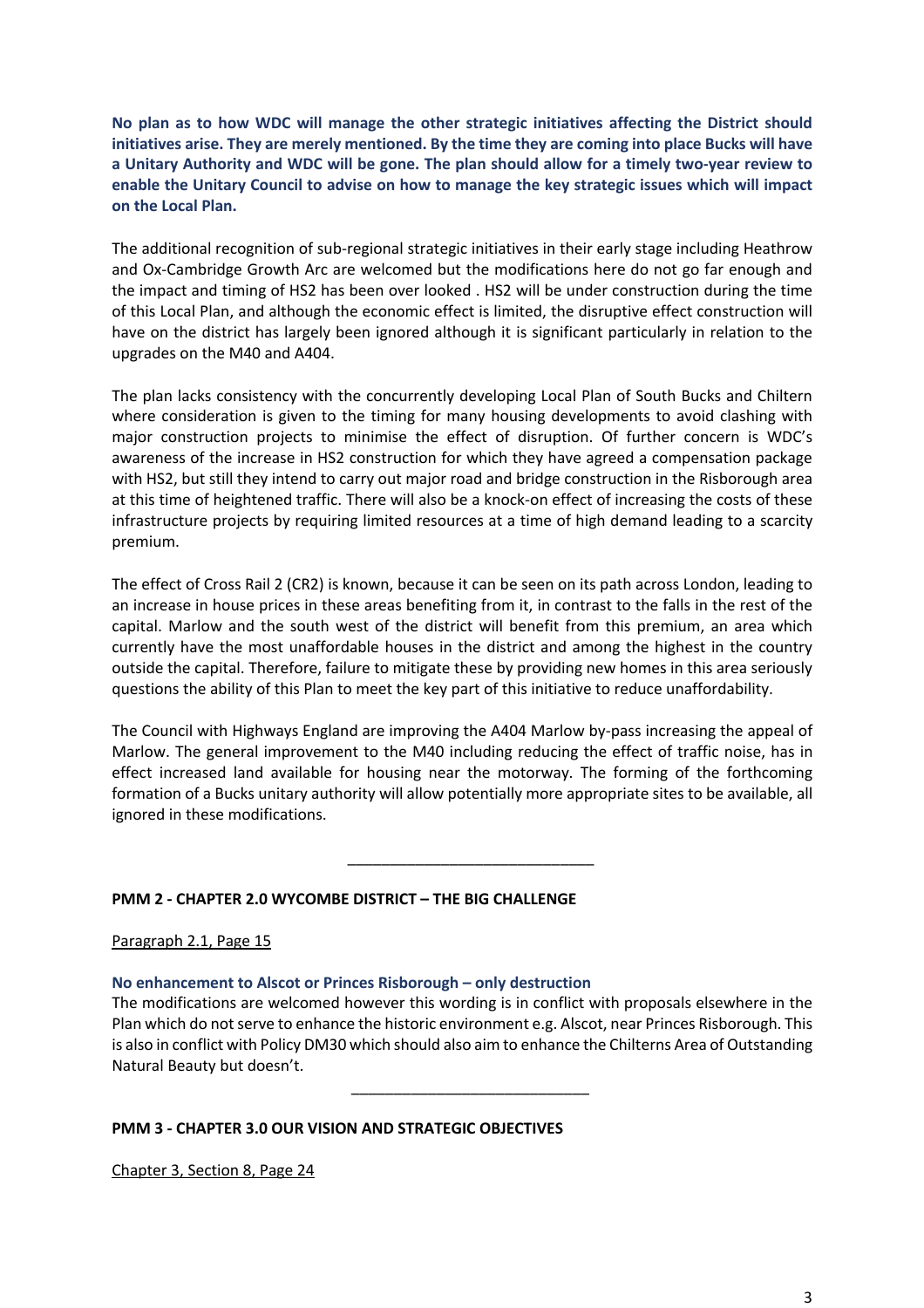## **Sustainable development – not for Princes Risborough**

Modifications to the wording is welcomed but is not reflected in the Plan with regard to development at Princes Risborough which only serve to, increase the need for travel by private car (no employment), ignore potential brownfield sites and directs development to areas of high flood risk. Paragraph 3.18, Page 25

#### **Outside areas at risk of flooding – so why Princes Risborough?**

As noted in comments with regard to Section 8, Page 24, most development in Princes Risborough is directed at areas of high flood risk. The modifications do not go far enough with regard to avoiding areas at risk of flooding, nor are they reflected in the Plan's development proposals.

#### Paragraph 3.8, Page 25

#### **Additional comments on flooding and increased need of water supply to supplement the above.**

The modifications refer to issues of flooding and also scarcity of water, however flooding is the only one addressed. It is known that the water supply will not be increased until 2029 at the earliest until then the area is recognised as suffering as under water distress. The current need to try and reduce demand is contrary to the Local Plan's aim to increase the number of water users before 2029.

WDC's defence against flooding is to react to the issues during these developments as they occur. As was clearly seen in the last-minute memorandum of understanding with the Environment Agency, no study of the flooding issues facing Risborough and the proposed sites has not been carried out. Likewise, no study of the effect of 'Climate Change' and 'Urban Creep' have been made in the area or its environs. However, in theory, the effect of both these are expected to be greater in the Risborough area than average for the country.

The flood risk is not known without a proper study, but there is a lot of geographical and historical evidence this is a major risk. The names of many of the areas reflect this such as Leys, Meadle etc. Sites next to the proposed sites have been turned down because of flooding risks. Parts of most of the site have a history of flooding on a regular basis. The water table on some of the sites is barely inches below the surface, so the expected increase in rainfall of climate change will make this land waterlogged. This includes the area around the rail bridge of Summerleys Road, where the road is planned to be lowered by a couple of feet. These are foreseeable events within just one locality of the district. A detailed plan would be expected to avoid these issues not make them an inevitable consequence requiring remedial action. Avoidance of these issues make the Local Plan ineffective.

## **PMM 5 - POLICY CP3 – SETTLEMENT STRATEGY**

 $\overline{\phantom{a}}$  , and the contract of the contract of the contract of the contract of the contract of the contract of the contract of the contract of the contract of the contract of the contract of the contract of the contrac

#### Policy CP3, Page 35

#### **No consistency of approach or proper sustainability assessment on site selection**

The modifications are not reflected in the Plan. The Council has made little effort to consider brownfield sites and acknowledged this at Hearing 6. In Princes Risborough for example some of the sites that could be developed include, New Road (potential for residential above retail), Blanchfords Builders merchants site, and Paddocks Hospital (now closed), all close to the Princes Risborough town centre. These could provide more than 100 new homes. WDC continue to ignore these in favour of building on green field sites.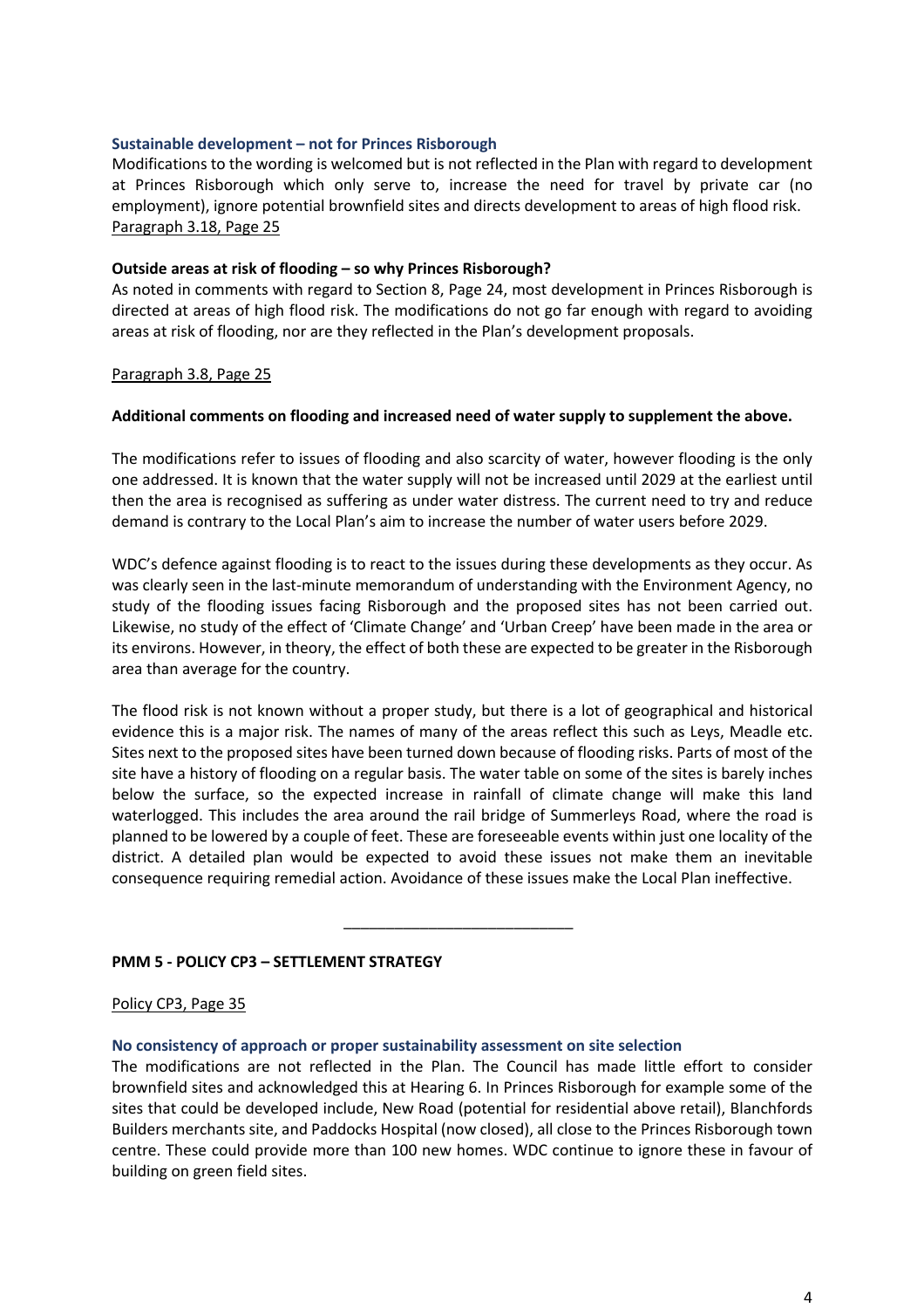There is no consistency of approach across the district with regard to site selection. Reasons given for not building in Marlow for example apply more so to Princes Risborough.

## Paragraph 4.22, Page 35

## **Saying one thing but doing something completely different**

 $\frac{1}{2}$  , and the set of the set of the set of the set of the set of the set of the set of the set of the set of the set of the set of the set of the set of the set of the set of the set of the set of the set of the set

The revised wording and clarification is welcomed but begs the question as to why development (homes and major infrastructure) is still being proposed at Princes Risborough in areas of valued landscape that includes, the AONB setting, the AONB, Green Belt, and areas acknowledged by the Environment Agency - and others, as being at high risk of flooding?

## **PMM 6 - POLICY CP4 – DELIVERING HOMES**

#### Policy CP4, Para 4.36, 4.40 Pages 44, 45

## **Use of higher ONS Housing numbers from 2014 is out of date with newly released 2016 ONS figures which represent a circa 25% reduction.**

Whilst the ONS 2016 figures show that demand for housing is dramatically falling, the government policy is to stay with the higher 2014 rate, which the Local Plan's allocations continue to use. However, the most recent raw data shows this trend is continuing and accelerating, so there is a real danger of an oversupply of new homes. The modifications suggested here provide up to an extra 1,000 homes on what is too high a figure already, leading to unnecessary, harmful and irreversibly damaging sites being built. In addition to this increase, the council is stating that they could accelerate the pace of building in the Risborough area, so adding another 600 houses to this additional number, plus the underestimate of windfall sites means that during the period of the plan, actually 13,000 new homes will be built, a level that has been ruled out in the supporting documents as too harmful. Ironically, the plan now contradicts its own supporting documents.

Since a major part of the argument for a large-scale development in the Risborough and Bourne End areas was reasoned because no other sites were apparently available to meet a target of the original 11,000 homes required, 13,000 homes seriously puts into question why such a large development is required at Princes Risborough when enough houses can be found to meet the original target. The plan's foundations are therefore not secure, therefore undermining the whole plan.

The council is still using a calculation forecast for windfall which is currently well below half the level of what is actually available. Looking at the last six years of actual and permitted builds the figure for windfall is already significantly higher than that predicted for the future 12 years, so the figure is a significant underrepresentation and again this undermines the soundness of the plan.

\_\_\_\_\_\_\_\_\_\_\_\_\_\_\_\_\_\_\_\_\_\_\_\_\_\_\_

## **PMM 23 - Policy HW21 - – LAND AT QUEENSWAY, HAZLEMERE**

Policy HW21, Page 150

**Ignoring the National Planning Policy Framework and the Chilterns AONB**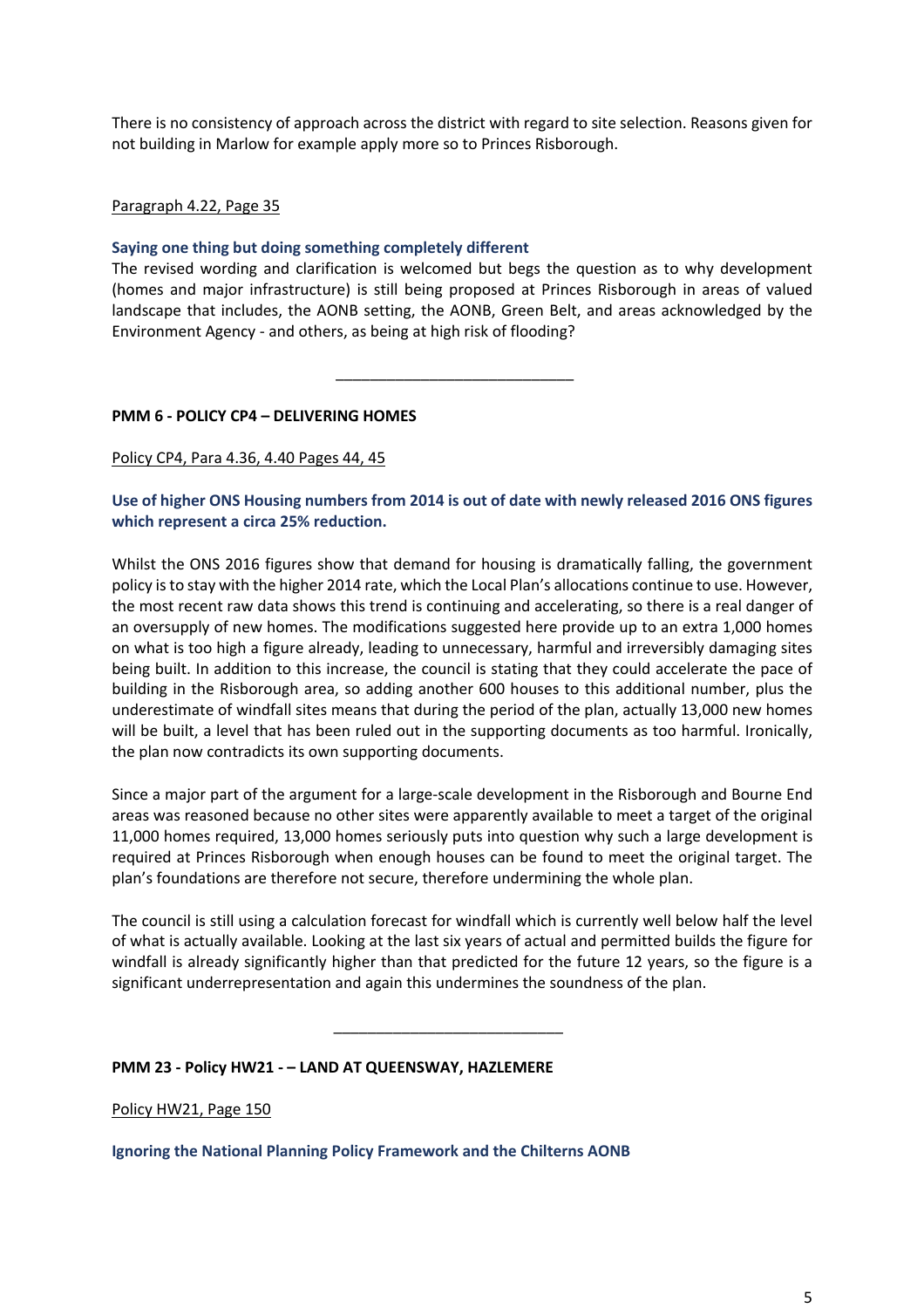The terminology proposed in point 5, to 'where possible enhance', the natural beauty of the AONB, is not acceptable or compliant with national policy. The Plan should be 'conserving and enhancing' the Chilterns AONB.

## **PMM 27 / 28 –POLICY PR3 – PRINCES RISBOROUGH AREA OF COMPREHENSIVE DEVELOPMENT**

Table 15, Page 170, Table 16, Page 171, and Paragraph 5.3.16, Page 174

**Not sound, not sustainable, not deliverable and certain to fail.**

 $\frac{1}{2}$  ,  $\frac{1}{2}$  ,  $\frac{1}{2}$  ,  $\frac{1}{2}$  ,  $\frac{1}{2}$  ,  $\frac{1}{2}$  ,  $\frac{1}{2}$  ,  $\frac{1}{2}$  ,  $\frac{1}{2}$  ,  $\frac{1}{2}$  ,  $\frac{1}{2}$  ,  $\frac{1}{2}$  ,  $\frac{1}{2}$  ,  $\frac{1}{2}$  ,  $\frac{1}{2}$  ,  $\frac{1}{2}$  ,  $\frac{1}{2}$  ,  $\frac{1}{2}$  ,  $\frac{1$ 

 **\_\_\_\_\_\_\_\_\_\_\_\_\_\_\_\_\_\_\_\_\_\_\_\_\_\_\_\_**

 $\overline{\phantom{a}}$  ,  $\overline{\phantom{a}}$  ,  $\overline{\phantom{a}}$  ,  $\overline{\phantom{a}}$  ,  $\overline{\phantom{a}}$  ,  $\overline{\phantom{a}}$  ,  $\overline{\phantom{a}}$  ,  $\overline{\phantom{a}}$  ,  $\overline{\phantom{a}}$  ,  $\overline{\phantom{a}}$  ,  $\overline{\phantom{a}}$  ,  $\overline{\phantom{a}}$  ,  $\overline{\phantom{a}}$  ,  $\overline{\phantom{a}}$  ,  $\overline{\phantom{a}}$  ,  $\overline{\phantom{a}}$ 

The housing numbers and locations proposed for Princes Risborough are not desirable and the planned growth is not sustainable. A sustainable plan should address (as the NPPF points out) the environmental, social and economic agendas. This Plan does not, as has been well stated in the Representations. Destruction of valued landscape, creating a divided community, and lack of employment opportunities, are just some of the reasons why the Plan is not sound, not sustainable, not deliverable and certain to fail.

## **PMM30 - POLICY PR5 – SETTLEMENT BOUNDARY AND STRATEGIC BUFFER**

Paragraph 5.3.55, Page 188 and Figure 28, Page 190

#### **A boundary – but not as we know it**

This does not reflect the strong concern expressed from the Representations and the participants at the Hearing. The boundary between Longwick and Princes Risborough is not sufficient and barely noticeable from within the AONB e.g. from Whiteleaf Cross. Also, any boundary/strategic buffer should be kept free of all development including sports related development. This buffer zone has already required re-routing as a result of 'windfall' development in Longwick but more importantly a longstanding 'developed' and authorised showman's site off the B4009 already sits directly within this buffer negating its intended 'green' credentials.

## **PMM33 - POLICY PR8 – PROVISION AND SAFEGUARDING OF TRANSPORT INFRASTRUCTURE**

## **Still a cut-price alternative to a proper by-pass, going through housing estates and destroying valued landscape. A waste of tax payer's money with no guaranteed funding.**

The relief road proposal for Princes Risborough is not supported by the local community or other key stakeholders – as demonstrated by petitions and the responses to the consultation process. The relief road was one of the 4 key issues on the Planning Inspector's Agenda for the Hearing Examination (Matter 8). This issue also had the largest number of objectors tabled for contributing to the discussion and the largest attendance in the public gallery of all the Local Plan Hearings.

At the examination developers also voiced major concern with regard to the viability of the housing developments at Princes Risborough if they had to bear the cost of the proposed relief road.

The Managing Director (Eric Gadsden) of W E Black, developer of the current Goodearl site in the town stated in correspondence with WDC: 'The last thing that we all want to happen is to start building this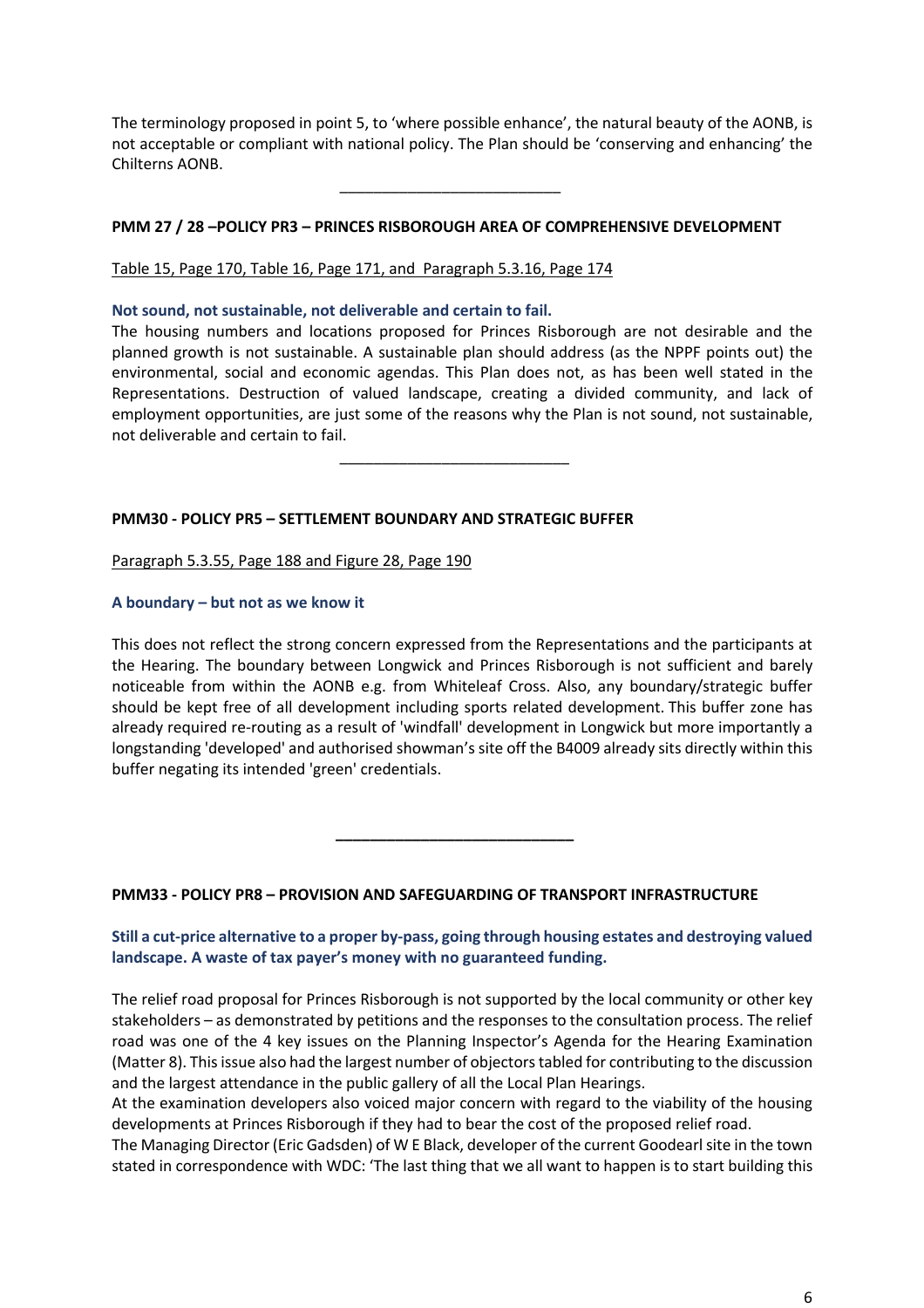cut price alternative through our site only to find that on completion it is wholly inadequate and money which could have gone towards a proper bypass has already been expended and effectively wasted'. (25th September 2017, email to WDC).

Halsbury Homes has voiced major concern (as have RARA) to the Secretary of State, for Communities and Local Government, with regard to the misleading statements in the submission by WDC for a Housing Infrastructure Fund (HIF) to enable the delivery of the southern part of the relief road.

Despite all the concern expressed and solutions offered the only modification tabled (PMM33) is to paragraph 5.3.140, page 222 - 223, with the addition of a bullet point to recognise the needs of walkers, cyclists and horse riders for a safe crossing of the severed Picts Lane:

'A safe crossing of the relief road for non-motorised users between the east and west parts of Picts Lane'.

Whilst this change is welcomed there is no information on how this safe crossing will be achieved to facilitate horse riders, cyclists etc. Will it be an underpass? A pedestrian crossing would not serve the required purpose. And what are the cost and traffic flow implications?

We find it difficult to understand why there are no substantive changes to the plan to address the key issues raised and clearly expressed at the Hearing. We are concerned as to the point of the Hearings and the whole consultation process as it appears to have been largely a waste of people's time and tax payer's money.

Some of the many negative impacts of the relief road proposal expressed at the Hearing and through the representations included:

- Creating a congested and dangerous situation at the railway station. According to the Jacobs Report for WDC on "Preliminary Phasing Strategy Modelling" (May 2017) (TR17, Page 24), the traffic will have increased at the end of the development and result in "increased delay at junctions in the vicinity of the railway station access", positively discouraging rail commuters. We now question the additional impact the new crossing proposed on Picts Lane and the new entrance / exit to Blanchfords (PMM41 – Fig 36), will have with regard to congestion?
- Increased traffic congestion on the A4010 bottleneck either side of Princes Risborough at Stoke Mandeville and West Wycombe. WDC recognise this problem but have made no attempt to find a solution. Neither has any serious consideration been given to the implications of the planned and currently favoured route of the Oxford to Cambridge Expressway link.
- Destroys valuable farmland, wildlife and natural habitats. (The Relief Road, Southern Options, Ecological Appraisal report (Aug 2017)). Damaging the environment – through noise, lighting, pollution and increased risk of flooding.
- Loss of gardens and drive way access to residents of Summerleys road.

A major concern relates to the Chilterns Area of Outstanding Natural Beauty (AONB):

• The relief road will be visible from key vantage points in the AONB. It is in direct line of sight from Whiteleaf Cross and also clearly visible from Brush Hill and the Ridgeway National trail.

During the Hearing on Matter 5, the Council accepted that the relevant policy (DM30) was not in line with the NPPF and the CRoW Act and an action was raised to address this (Action AP5.5). The Council has failed to address this in the main modifications.

There is no mention in PR8 of this major road infrastructure (rightly described as 'major' by the Council), going through, valued landscape – more than just countryside, Green Belt and the AONB. It constitutes major development in the AONB, to which the tests in para 116 of the NPPF (now 172) apply. (Ref. The Chiltern Conservation Board statement on Matter 8, August 2018) The NPPF requires that permission be refused for major developments in these areas except in exceptional circumstances and where it can be demonstrated they are in the public interest. The Plan ignores this, and no justification has been provided.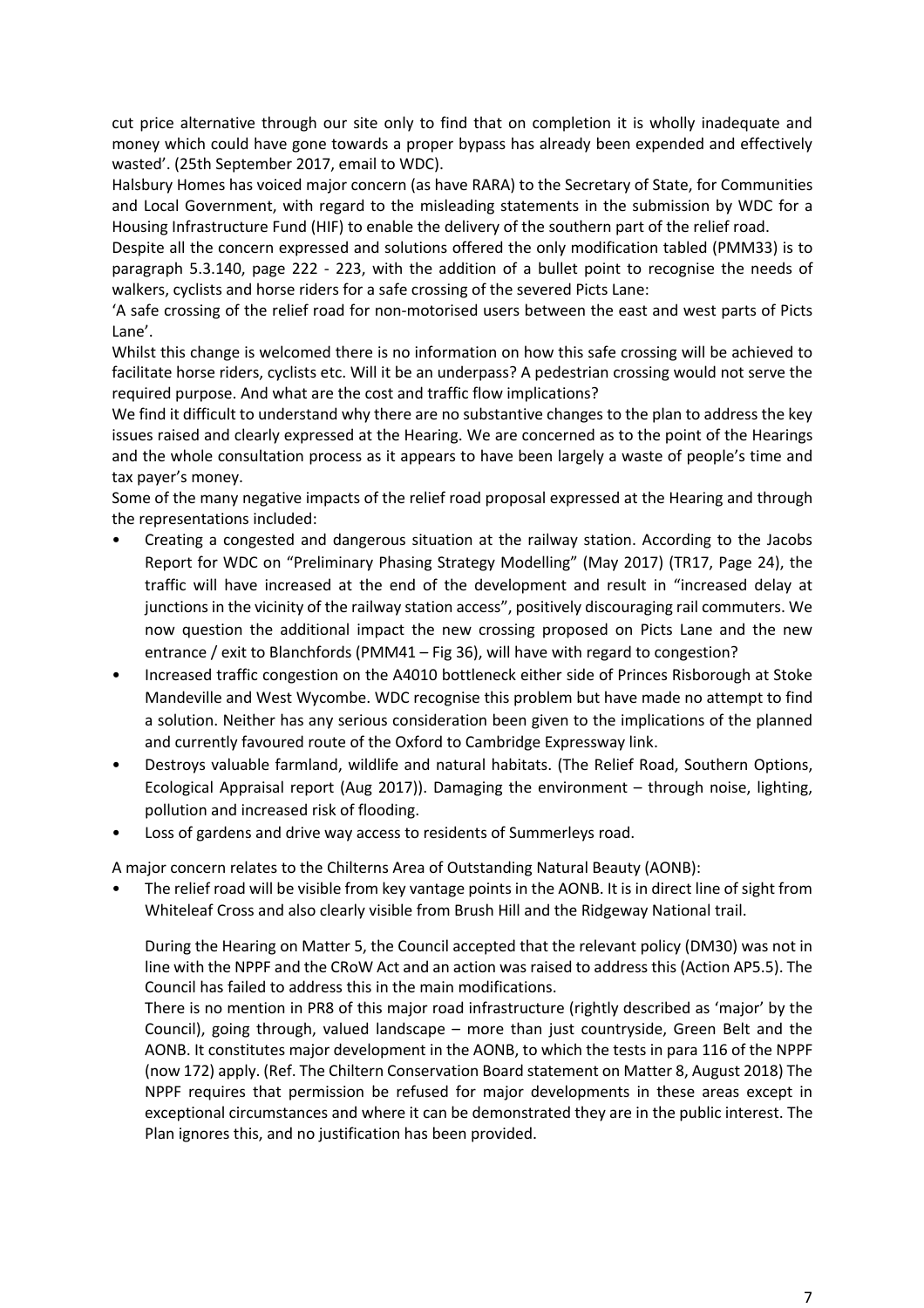WDC's TP6 – dated October 2017, stated in para 5.89, '…. even if it were considered to be major development, it has good grounds for passing the test of exceptional circumstances'. WDC refused to publish or share these grounds. We would like to know what they are.

The WDC, Sustainability Appraisal (SA) of the Publication (Regulation 19) Draft of the Wycombe District Local Plan, December 2018, states that 'Option 11b has been identified as the preferred option for the relief road' (para 6.2.1 page 80). It is inconclusive with regard to the chosen option.

According to the DRF report (Princes Risborough Feasibility Review Development of Southern Alternatives, September 2017) all options were similar in cost. However once other costs – not included in the DRF appraisal, such as new land purchase, flood risks, river crossings, and other mitigation measures are taken into consideration it is not the cheapest. The Jacobs 11b Option is the cheapest.

The Council should be consulting with Highways England (who have raised concerns about the proposed road and its adverse effect on the traffic flow in the rest of the district) and other relevant stakeholders to understand the bigger picture and come up with a solution that makes better use of existing infrastructure, and embraces current technology.

In TP6, WDC noted in Appendix B, 2f, that the Council had established contact with the owners of Culverton Farm and in the event of being unable to secure this land from the owners had a reasonable alternative route. WDC refused to elaborate on this alternative at the Hearing. We would like to see more openness and transparency on this alternative route.

The proposed relief road is not sound for the reasons stated, has no guaranteed funding, and is not a sustainable solution. It is not consistent with the Local Plan Principles for Rural Areas (page 275). It is a waste of tax payer's money. Proceeding with this road proposal is eroding any public trust that still exists with regard to the whole planning process.

\_\_\_\_\_\_\_\_\_\_\_\_\_\_\_\_\_\_\_\_\_\_\_\_\_\_\_\_

## **PMM36 - POLICY PR11 – LAND TO THE REAR OF POPPY ROAD**

#### Policy PR11 Page 229

## **The plan and policy's clear on the many reasons not to build on this site – but WDC don't seem to get it!**

The revised wording and policy points 1-5 again serve to highlight why development should not take place at this site. The many constraints identified include ecological, hydrological, visual impacts, species – rich habitats, the chalk headwaters of the Pyrtle Spring, flood risk, access restrictions and overall viability.

It was clear from the Planning Inspector's accompanied site visit, the Hearing and Representations, that WDC has little understanding of the site. Studies that should have been carried out have not been. It has not been properly assessed and it demonstrates the Council's inconsistent approach to site allocations within the AONB, its AONB setting, and the Green Belt.

Point 2 refers to limiting the impact on the AONB. If the Plan seriously intends to cherish the Chilterns let alone comply with the NPPF it should be setting out to conserve and enhance the AONB. Point 2a implies that we are happy to build homes in areas at high risk of flooding. We are therefore planning to fail; this is not a sound policy.

Point 4 refers to the preferred access being from the proposed relief road. Yet WDC (Mr White) at Hearing 6 on the 26<sup>th</sup> of July lied by stating that 'It is a misconception that there is any link with the relief road and the Poppy Road development'. This new wording now clearly reinforces the strongly held view that the reason for the relief road being diverted through the Culverton farm field (in the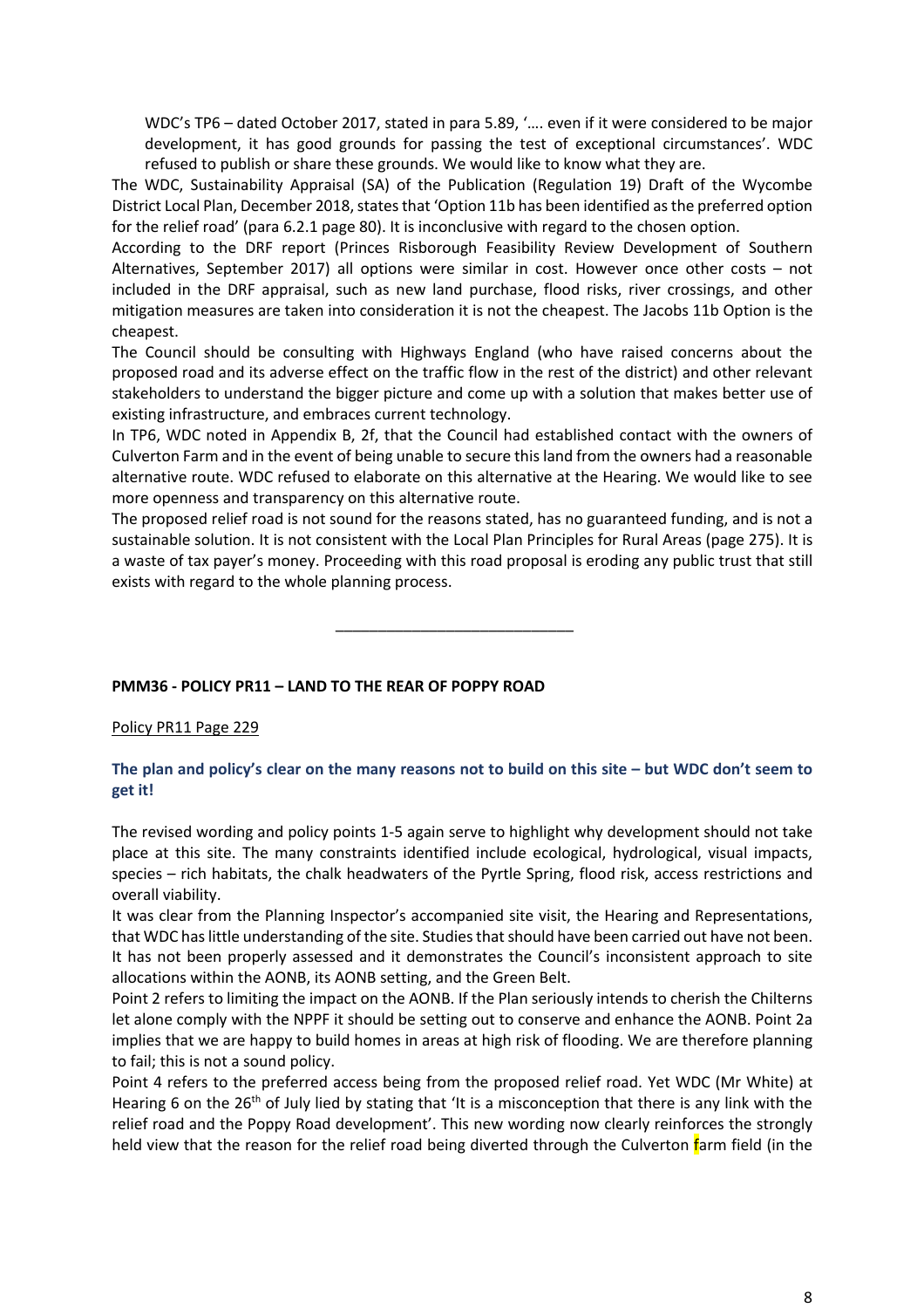AONB and Green Belt) was to access this site. As stated at the Hearing, two wrongs do not make a right.

#### Figure 32, page 230

#### **WDC still confused and uncertain on how to access this site**

During the site visit by the Planning Inspector (PI), the WDC representative was unable to point out the preferred vehicular access route, stating that the route shown on Figure 32 was only indicative and not the actual route. Can this figure be updated please with the actual preferred route shown? The WDC representative also stated during the site visit that what is proposed as a secondary access was not a planned access – in response to a query from the PI. Also, the clear span bridge required by the Environment Agency is not shown. Further clarification and elaboration are required.

#### Paragraph 5.3.161

#### **No justification forthcoming from WDC**

The site is in the Green Belt, is part in the AONB and part in the AONB setting. This is not properly recognised, and no exceptional circumstances have been demonstrated to change this status and comply with the NPPF (e.g. paras 79-86, 115 and 116).

#### Paragraph 5.3.162

#### **Some local consultation would be welcome**

For the safe alternative access as described, will existing residential properties be impacted and if so to what extent? This needs to be clarified.

#### Paragraph 5.3.163

#### **Properly managed buffer zone or extended private gardens?**

Who is going to protect and manage the buffer areas identified? The Town Council or the new Unitary Council? This requires clarification and ownership.

#### Paragraph 5.3.165

#### **Where is the bridge and has it been allowed for in the viability study of this site?**

The Environment Agency (EA) has pointed out that this is one of the sites in the Plan that may be undeliverable. The EA has also pointed out that a clear span bridge would be required to cross the chalk stream, this is not reflected in the modifications or in Fig. 32.

#### Paragraph 5.3.166

#### **What happened the number one objective in the Plan to 'Cherish the Chilterns'?**

'Negative visual' impact from the Chiltern escarpment or relevant rights of way is inevitable and not a 'potential visual' impact with this allocation.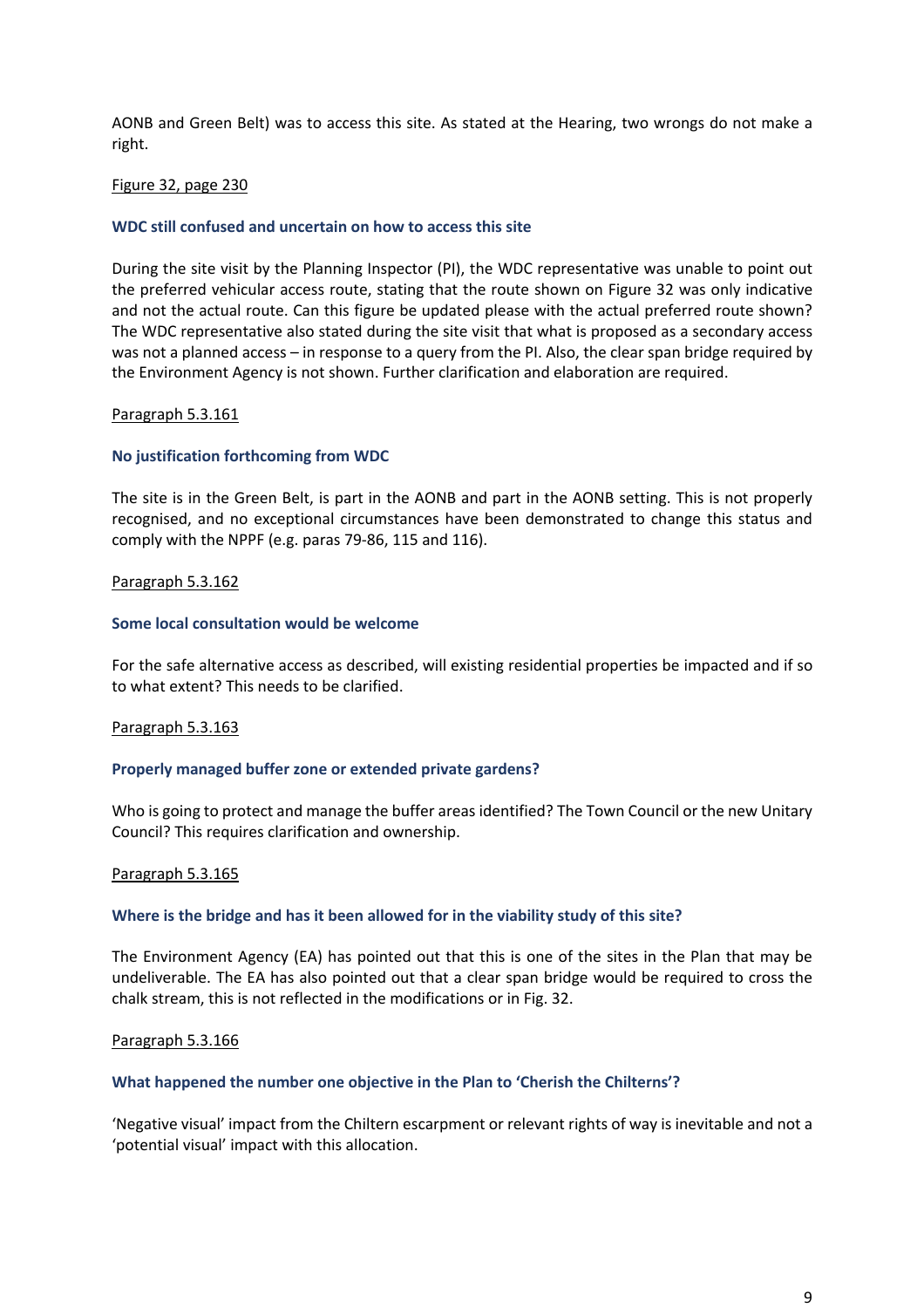## General

## **No viability assessment presented, no proper site sustainability analysis. and no consistency with other site selections. This allocation is not soundly based or deliverable.**

The Green Belt assessment of the site has not been thoroughly investigated and there is no consistency with for example other sites such as Molins Sports Ground in Princes Risborough. Neither the Arup Green Belt Part 1 report (2016) or the WDC part 2 review (June 2016) support its removal from Green Belt. The new text provided in the Sustainability Appraisal of the Plan (December 2018) makes no mention of this site and therefore nothing to justify its selection for development.

Other Brownfield sites exist but have not been considered or included in the Council's Brownfield Register. For example, New Road (potential for residential above retail), Blanchfords Builders merchants site, and Paddocks Hospital, all close to the Princes Risborough town centre. These could provide more than 100 new homes.

This allocation is not soundly based and there is no evidence that development of the site is either viable or deliverable.

\_\_\_\_\_\_\_\_\_\_\_\_\_\_\_\_\_\_\_\_\_\_\_\_\_\_\_\_

# **PMM37 – POLICY PR12 – TOWN CENTRE TRAFFIC AND PUBLIC REALM ENHANCEMENTS (page 235)**

#### **No details on how the additional parking will be delivered – if it can be.**

The minor amendment to this policy, which seemingly has been made to admonish the Council of the responsibility of delivering these improvements, fails to address the key point that it is essential that the town centre is developed in line with the increase in housing in Risborough, without this we are in danger of building a new town without a new town centre. The plan itself admits that improving the public realm enhancements and traffic calming are interdependent with the completion of the relief road and can only be achieved once the planned road is fully operational, as this will not be fully delivered until at least 2033 any town centre improvements will be delayed until this date. This is a clear sustainability risk as well as a key risk to the soundness of the integration and therefore deliverability of the plan.

The plan acknowledges that there needs to be additional parking in the town centre. Currently there is insufficient parking in the town now, the Jacobs parking review shows that the Railway Station car park, Tesco's and all High St parking is at 100% of capacity, Horns Lane at 70% and The Mount around 50%. The solution proposed in the plan is to double-deck the Mount car park. This is unacceptable in the centre of a conservation area, opposite the church, and shows complete lack of empathy with the historic nature of this part of the town. This proposal was rejected by the steering group and WDC was asked to remove it.

## **PMM38 - POLICY PR13 – TOWN CENTRE SITE: LAND FRONTING NEW ROAD (BACK LANE) (page 240)**

\_\_\_\_\_\_\_\_\_\_\_\_\_\_\_\_\_\_\_\_\_\_\_\_\_\_\_\_

**No details, no ability to deliver.**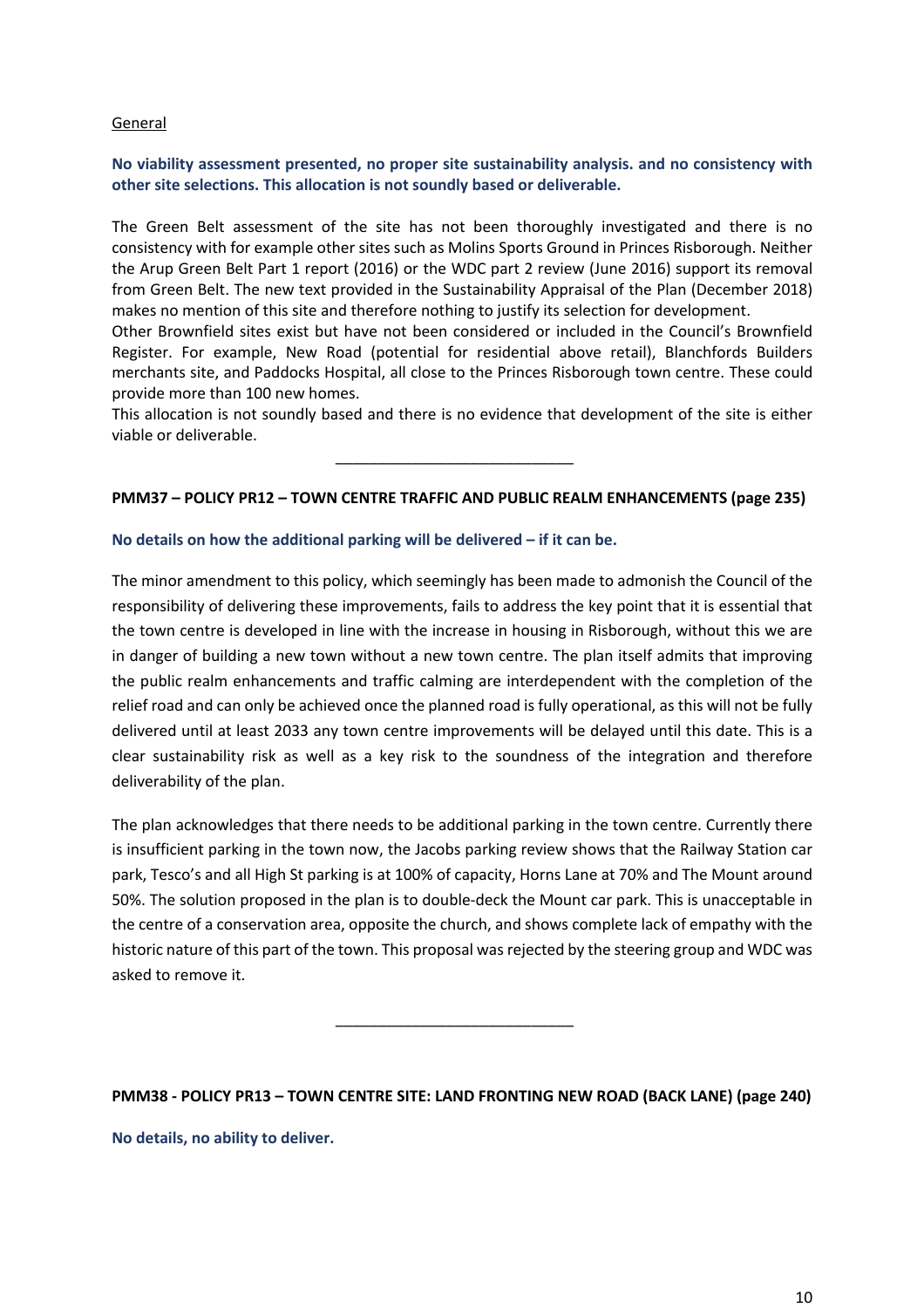Again, the only change here seems to be to take out any responsibility of the Council to deliver these changes.

It is essential that the town centre is developed for retail and leisure activities with the increase in population, the area outlined in PR13 is the main area of the town where this can be achieved. There is an opportunity here to greatly improve a much-under-utilised area of the town centre, the plan has no details of how this should look or how it will be achieved. This amendment has failed to address these issues. There is no funding allocated for this work, as the land is in multiple ownership, it will need more than aspiration of the Town Council to get the parties to work together, it will take leadership by WDC and probably funding for compulsory purchase of the land now used for parking.

The lack of a comprehensive brownfield site register has hampered the identification of suitable town centre sites for development. For example, more residential space could be created on brownfield land by building flats above street level retail and providing underground parking in the PR13 area. This would be popular with younger age groups and could bring some much-needed life into the town.

The improvement of this area needs to be actively funded and pursued. These suggestions are in line with NPPF para 23. Ensuring the vitality of town centres.

Additional food retailing needs to be provided to feed the expansion zone. Ideally Tesco's should be moved to an out of town location in the expansion zone and the land it now occupies used to enhance the town centre.

\_\_\_\_\_\_\_\_\_\_\_\_\_\_\_\_\_\_\_\_\_\_\_\_\_\_\_\_\_\_

# **PMM39 - POLICY PR14 – TOWN CENTRE SITE: LAND SOUTH OF HORNS LANE (page 242)**

# **Removal of the plan to double-deck Horns Lane car park – for now.**

The removal of the plan to double deck the Horns Lane car parks is welcomed, this was opposed by the Steering Group, the Town Council and probably 98% of residents. To even put this is the plan shows WDC has utter contempt for local concerns. It is disappointing to see that it has not been completely removed. WDC need to explore different ideas such as underground parking. Double decking Horns Lane car park, it will create an eyesore in the centre of the town that we all want to improve. Above all it would be very visible from the AONB viewpoints of Whiteleaf and Brush Hill and would certainly not enhance the setting,

As with PR13, there are no details of how the site will be laid out, what it will look like and how it will be achieved. Also, PR14 should allocate funding to support the moving of the fire station to the new development area.

\_\_\_\_\_\_\_\_\_\_\_\_\_\_\_\_\_\_\_\_\_\_\_\_\_\_\_\_\_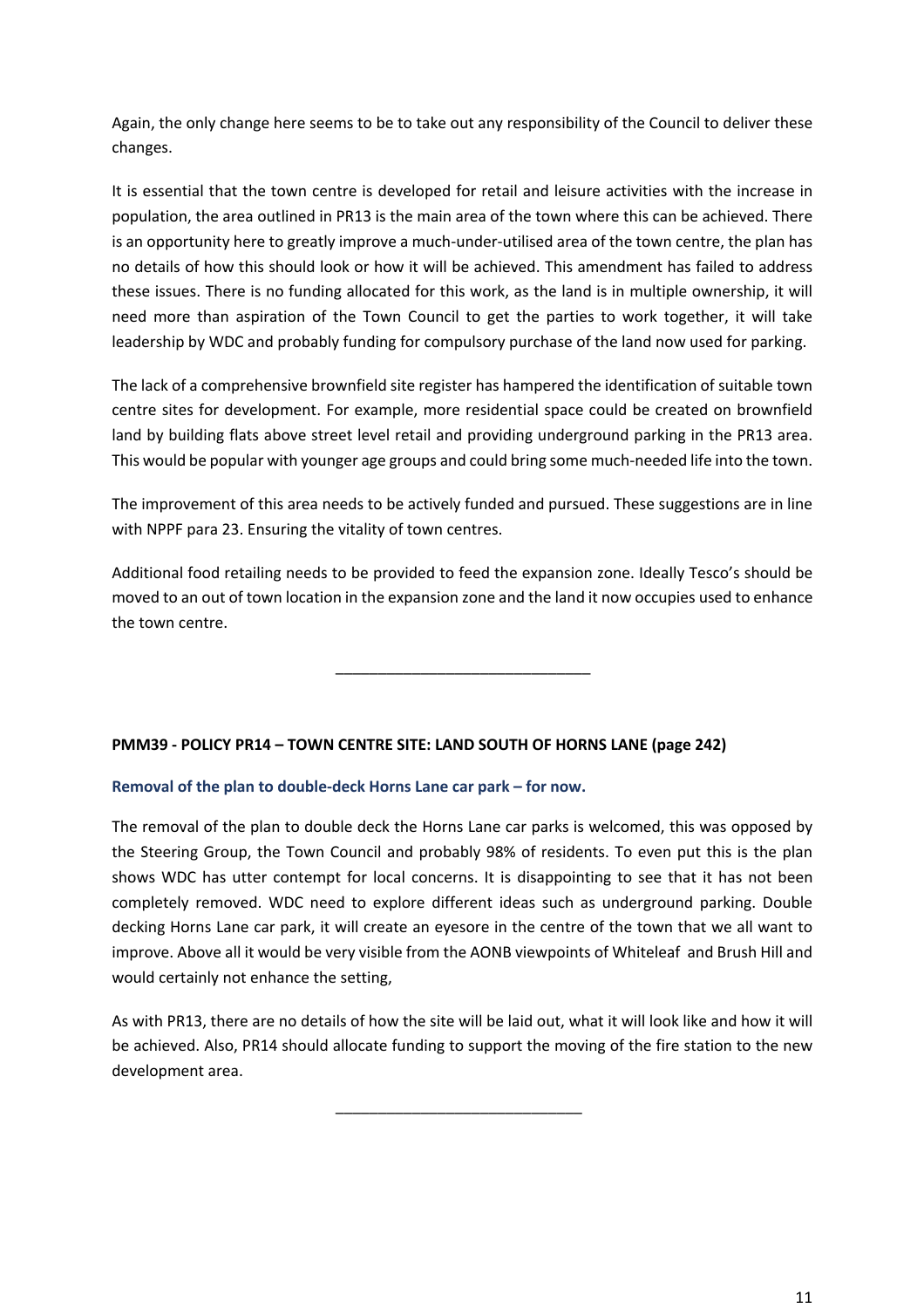## **PMM41 - POLICY PR16 – LAND AT PRINCES RISBOROUGH STATION**

### Policy PR16

# **Welcome recognition of the importance of Princes Risborough now let's not destroy our valued asset**.

We welcome the recognition that Princes Risborough is an important gateway to the Chilterns AONB and the important role the station plays in welcoming visitors and for tourist related development. We commend the Planning Inspector for picking up on this. We would also like to see recognised the importance of the scenic routes through the Horsenden conservation area and Phoenix trail, which could be more easily accessed from the back of the station across the Princes Estate. Stronger insistence on tourism related development proposals in the wording used would be better than merely saying 'acceptable in principle'.

The Chilterns AONB is an extremely valuable asset to the town and a major attraction for visitors. Valued landscape is going to be destroyed. We would ask that WDC reflect this in the rest of the plan by ensuring relevant policies set out to protect and enhance this asset in accordance with the NPPF and the Countryside and Rights of Way Act 2000. For example, in policy DM30.

#### Figure 36

#### **Where is the sustainable planning here – just moving the problem**

We note the new potential access to Blanchfords. Whilst this will remove the congestion that occurs outside Blanchfords current access on Picts Lane each morning, it will merely shift the problem onto the proposed relief road and cause further congestion there. It would make for better planning to encourage Blanchfords to move to one of the proposed industrial sites and free this area up for residential development within walking distance of the station.

## Paragraph 5.3.212

## **A hostile solution that will discourage commuters and exacerbate traffic congestion**

The impact of, the required safe pedestrian and cycle crossing at Station Approach, the new Blanchfords access, and the new crossing between the two severed sections of Picts lane, require to be assessed with regard to traffic flow and resulting congestion implications. We expect this will further demonstrate that a new relief road through this residential and station heart of the town is not a sustainable or sound solution, only leading to a hostile environment discouraging commuters. An earlier Jacobs phasing report (May 2017 / TR17 page 24) already highlighted an issue before these additional constraints were added. We would have expected the latest SA Report (December 2018) and the SA Report Addendum (February 2019) to have picked this up but both have failed in this regard. We also note that there is no detailed assessment or proposals with regard to parking in the PMM's. With approximately 90% of the planned new builds more than walking distance to the station, a conservative estimate is that there will be a three to fourfold increase in car space demand. This will require careful consideration in view of the sensitive AONB setting.

\_\_\_\_\_\_\_\_\_\_\_\_\_\_\_\_\_\_\_\_\_\_\_\_\_\_\_\_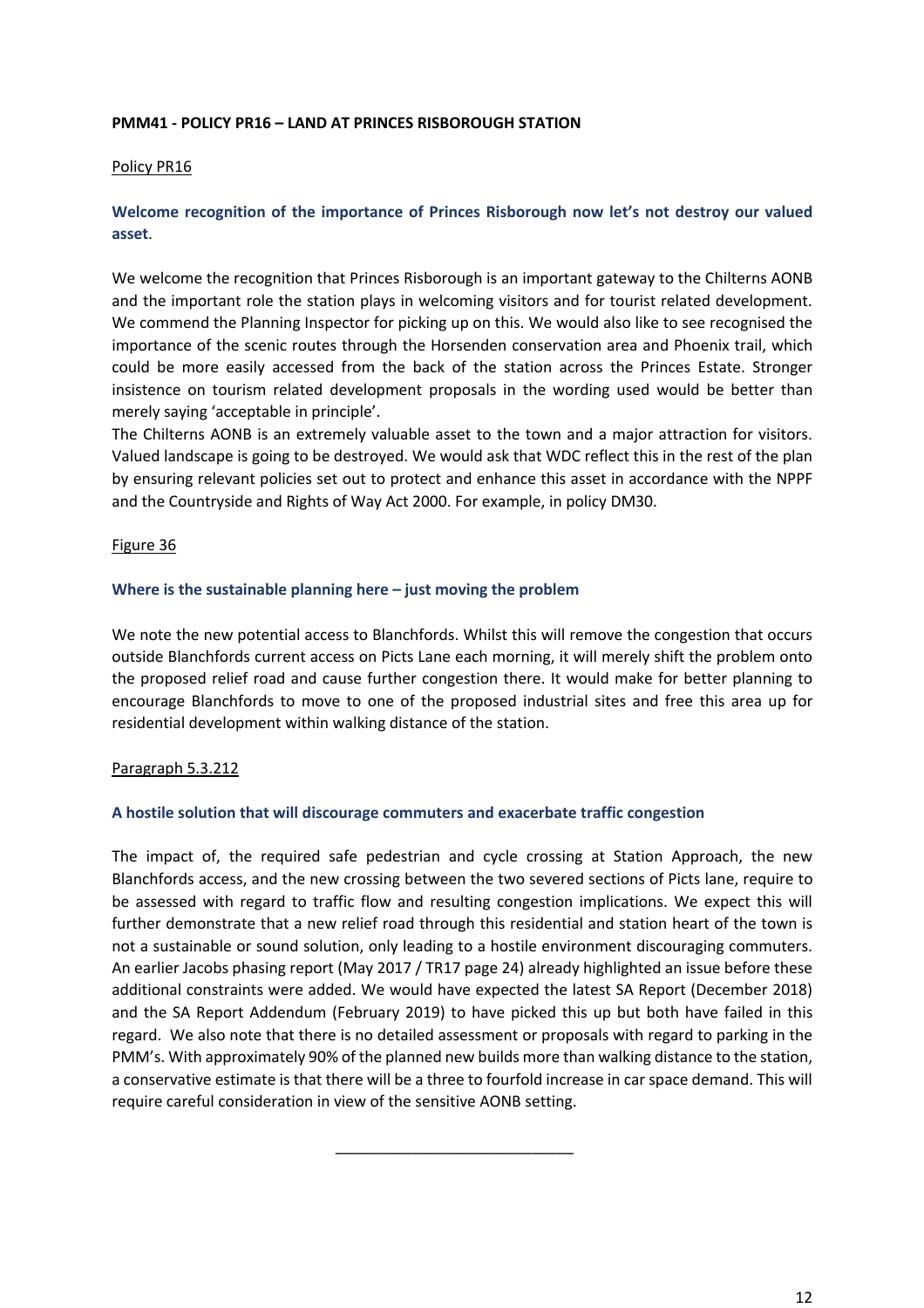## **PMM63 –Policy DM30 – THE CHILTERNS AREA OF OUTSTANDING NATURAL BEAUTY**

### Policy DM30, Page 346

### **WDC ignoring National Policy, the Planning Inspector and the Chilterns AONB**

We welcome the amendment to point 2. Notably, 'in accordance with national policy, and will otherwise be refused'. However, this then needs to be applied throughout the plan and it is not. 1(a) needs to be amended with the deletion of 'where possible' in relation to enhancing the natural beauty of the Chilterns AONB. Similarly, in point 3, 'significant' must be removed as we should not be planning to have any adverse impact on the natural beauty of the Chilterns AONB. This is a major asset and with support from all stakeholders could become a National Park following the current Government review. Nor is this consistent with the intentions expressed in Paragraph 2.1, Page 15, of the Plan.

#### Paragraphs 6.100 – 6.103, Pages 348 – 349

#### **WDC again ignoring National Planning Policy, the Planning Inspector, and the Chilterns AONB**

The modified wording does not provide the clarification required to demonstrate that the Plan is compliant with the NPPF and the CRoW Act 2000 in respect of the impact of the Plan on the Chilterns AONB. The minimum requirements were made clear at the Hearing and through the Representation from the Chilterns Conservation Board. WDC appear to have paid 'lip service' to AP5.5.

\_\_\_\_\_\_\_\_\_\_\_\_\_\_\_\_\_\_\_\_\_\_\_\_\_\_\_\_

## **PMM73 – POLICY DM42 – MANAGING DEVELOPMENT IN THE GREEN BELT**

#### Policy DM42, Page 381 – 382

## **Green belt assessments flawed, inconsistent and mismanaged**

We are surprised and disappointed that there were no actions and there are no PMM's arising from the Representations and the Hearing specifically relating to CP8 and the Green Belt.

The PI identified key issues regarding the Green Belt Assessments, the soundness with regard to the decision-making process on the release of sites from Green Belt, and questioned the exceptional circumstances regarding the revision of boundaries. The strong body of evidence and the discussion at Hearing 6 clearly showed that the reviews carried out were severely flawed, inconsistent, and with evidence of retrofitting of reports to suit housing needs. No assessments were carried out as required of Hill Top views for example. There was a lot of criticism around the Council's assessment of 19 sites on one day in March 2016 and no explanation was forthcoming on whether this was 3 people visiting all 19 sites or the sites divided up amongst the 3 people involved.

The Green Belt assessments are one of the fundamental failings of the Plan, yet it is not picked up in the PMM's.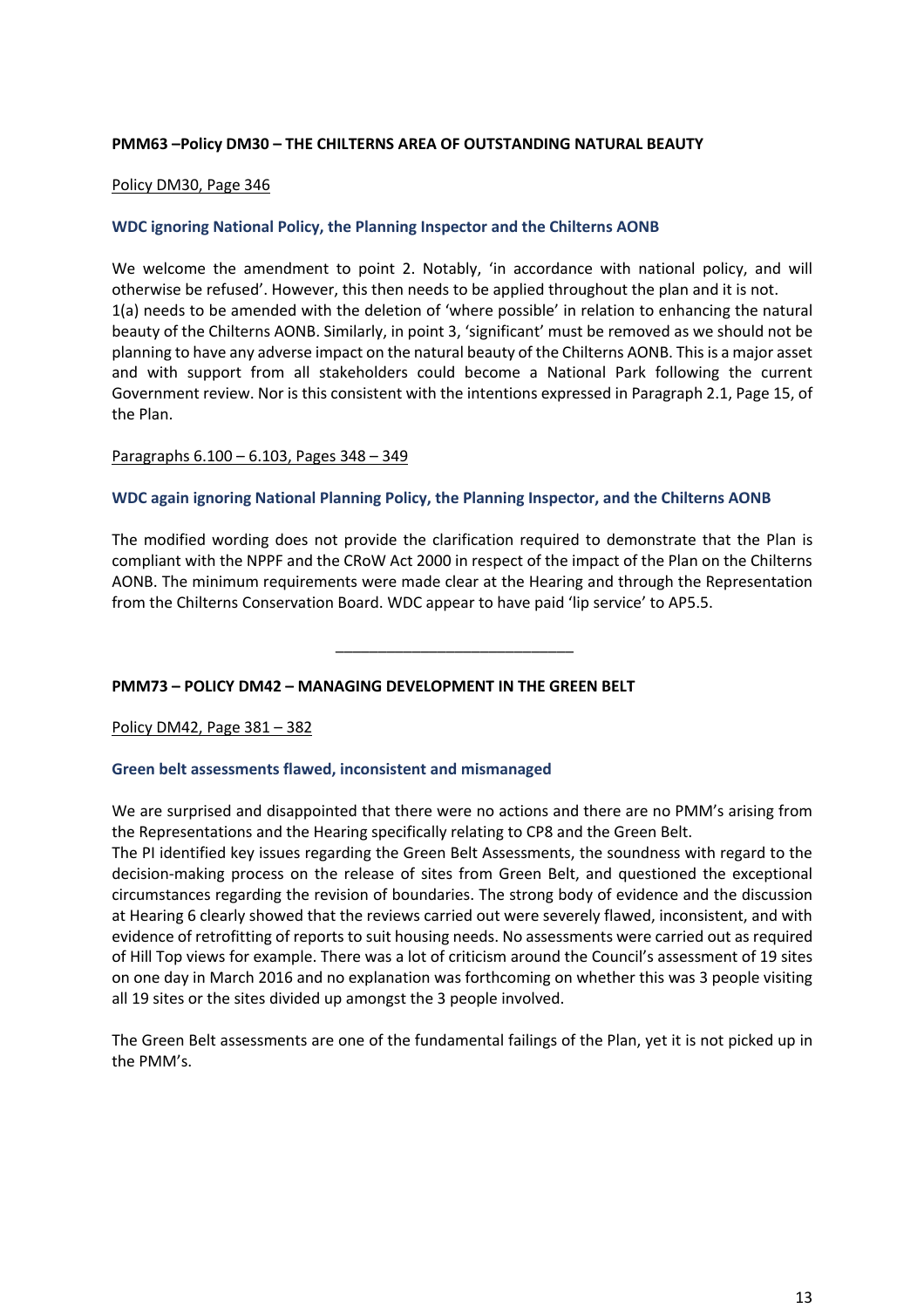# **Risborough Area Residents (RARA) Response to WDC's Local Plan Proposed Main Modifications' supporting document WDC's Sustainability Appraisal (SA) of the Publication (Regulation 19) Draft of the Local Plan - December 2018**

RARA considers this document to be a blatantly biased document to justify and retrofit the Plan around the housing proposals. The report was written by Wycombe District Council, with support from AECOM who have acted as a 'critical friend' and have also produced parts of the report on behalf of the Council.

Primarily, RARA is concerned the eight overarching and strategic objectives of the Plan referred to (p3-4 and elsewhere) are being dramatically reduced in importance by WDC and this is also significant in the PI's light touch Proposed Main Modifications (PMMs) which further devalues their importance. One example demonstrates this minor yet retrofit change the PI makes to Strategic Objective 1 below.

Objective 1 states: 'Cherish the Chilterns by conserving and enhancing the natural beauty of the landscape of the Chilterns Hills'. Yet in the plan the PI recommends **'where possible enhance .'** Thissyntax modification seriously mitigates this fundamental objective of the plan. Here, commitment to 'Cherishing the Chilterns' is eroded in order to make way for the life changing development of 3,000 houses within its setting.

Another crucial example is the omission by the PI to apply Objective 8 'Mitigate Climate Change' to Princes Risborough. Objective 8 addresses 'CO2 emissions by reducing the need for travel by private car, and aid public transport viability, through intensifying existing urban areas by re-use of brownfield sites, locating development in settlements with the widest range of services and facilities, and by clustering development to achieve high quality walking, cycling and public transport provision.' This is not at all reflected in the proposals for Princes Risborough and there is no PMM to provide any amendment to meet this objective.

# **RARA also takes issue with the following findings within the report:**

# Princes Risborough (p36)

'The evidence demonstrates that there is scope for development without significant harm to the character of the landscape and setting of the AONB.' RARA considers this untrue and again a retrofit statement to enable this unsustainable scale of development to take place.

# Princes Risborough (p61)

'Princes Risborough is not considered to be likely to attract significant new employment growth in the Local Plan period. The Wycombe Commercial Assessment (February 2016) concludes that Princes Risborough does not score strongly on any key commercial drivers and is not ideally placed to benefit from national and regional growth trends.' Reinforces our message that we shouldn't be building all these houses in PR.

# Princes Risborough Options analysis (p69)

'Option 3 (2400 homes ) extends the expansion area essentially surrounding the Alscot Conservation Area. Even with mitigation the character of surrounding area will permanently change from rural to urban and there is therefore the potential for a significant residual negative effect on the historic environment. In addition to the effects identified for option 3,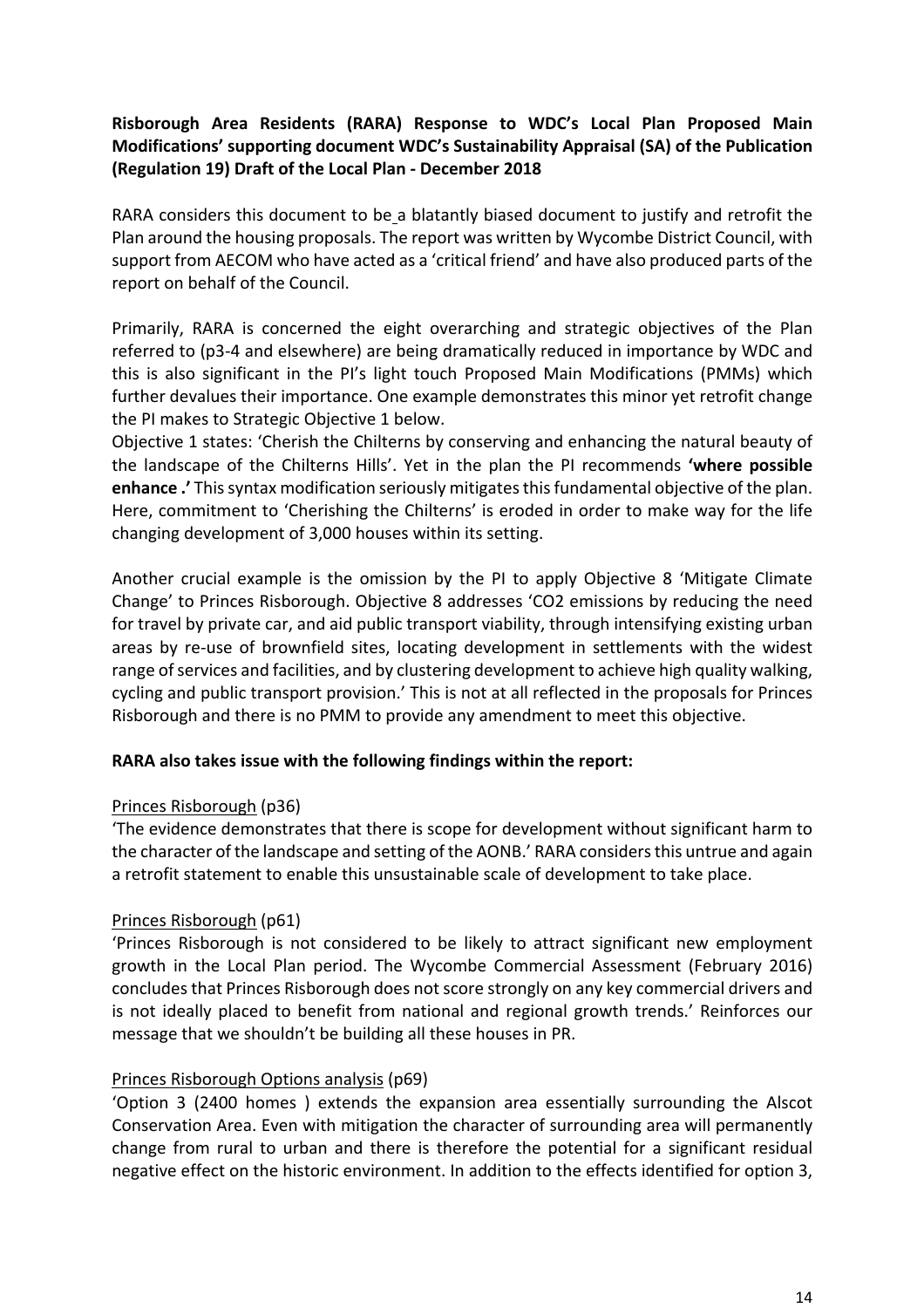option 4 (4000 homes) is likely to have impacts on the setting of a wider number of other designated heritage assets, including Askett Conservation Area. The additional expansion area to the south west also contains an Archaeological Notification Site (ANS). Option 4 will have a residual negative effect of greater significance on the historic environment compared to the other options.'

'All options would result in the loss of greenfield and agricultural land with a negative effect on natural resources. It should also be noted that all growth options contain best and most versatile agricultural land. Option 4 is likely to result in the greatest loss of green field and agricultural land, but there is little to differentiate between option 3 and 4 in terms of the loss of best and most versatile agricultural land. Compared to the other options 3 and 4 are more likely to have a residual negative effect of significance on natural resources through the loss of greenfield and agricultural land.'

The Plan goes with slightly more homes than Option 3.

# Southern Road options assessment (p73 – p74)

Not a balanced assessment re carbon footprint or loss of AONB and Green Belt. No account taken of comparative new land take required (unlike with the Jacobs study). Existing verges on Shootacre and Picts Lane could virtually accommodate the whole of the widening but not acknowledged.

(p80) - 'Option 11b has been identified as the preferred option for the relief road, taking into account the appraisal and other more detailed and technical assessments including other factors such as the feasibility and deliverability of the road.' I think they are referring more to the northern options but got themselves confused here with regard to various road options.

# Flood risk (p97-98)

'The following sites are associated with notable policy to ensure that fluvial flood risk is reduced as far as possible.'

'Policy PR10 (Land north of Lower Icknield Way; employment location) states that "in relation to flood risk, [development will] use a sequential approach to the location of development within the site to avoid areas of flood risk, providing a buffer to the stream and ensuring that the development will not increase the risk of flooding on site or elsewhere."

Policy PR16 (Land at Princes Risborough Station; 45 homes) states that "the Council will require development of the site to provide flood risk management measures, including the de-cultivating of the stream in accordance with policy DM15, subject to feasibility/ amenity, in the context of the Culverton Mill corridor."

'Policy PR8 (Provision and Safeguarding of Transport Infrastructure) addresses the proposed relief road for the Princes Risborough Expansion Area, specifically requiring the scheme to, where the alignment of the relief road meets Flood Zones 2 and 3: • Be designed and constructed to remain operational and safe for users in time of flood; • Result in no net loss of floodplain storage; • Not impede water flows and not increase flood risk elsewhere; and • The policy includes further area specific flooding requirements, positively responding to the specific needs of infrastructure development locations.'

All demonstrating that the Plan is preparing to fail.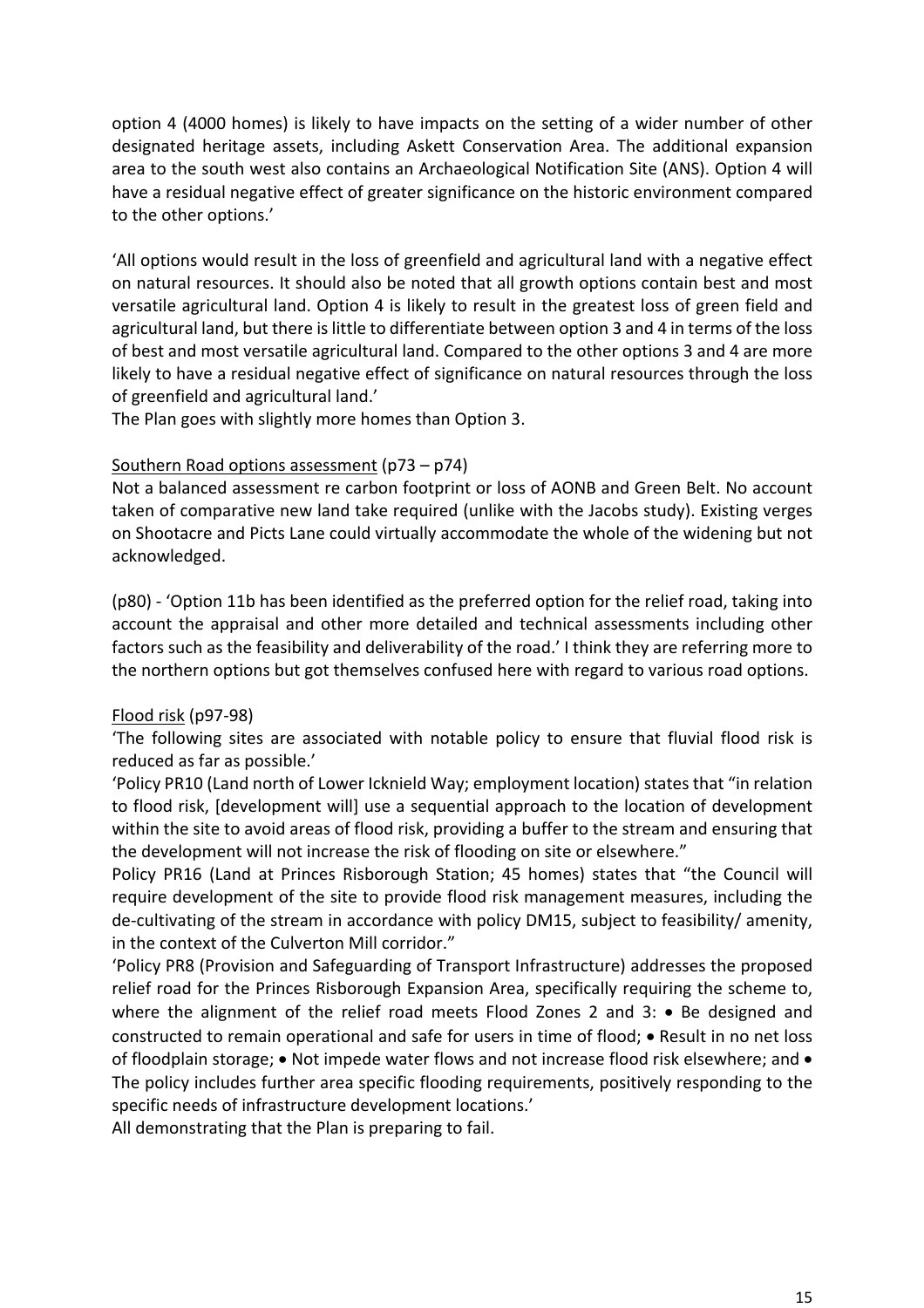# Community and wellbeing (Chapter 8.3 - p101)

Fails to address the 'new town' proposal coalescence with Longwick and, remoteness to the town centre and barriers to integration (railway line and Crowbrook stream).

# Historic Environment – Ch 8.5 (p110)

'The strategy attaches great weight to conserving the landscape and scenic beauty of the AONB. The redevelopment of brownfield sites also provides an opportunity to remove existing development that is detracting from the significance of heritage assets and the wider historic environment. This coupled with improvements to accessibility and signage has the potential to enhance the historic environment with a long-term positive effect.' Where is the brownfield site analysis for PR?

'The major residential led expansion of Princes Risborough proposed through Policy CP3 is likely to result in residual negative effects on the historic environment. The expansion area encompasses the Alscot Conservation Area as well as a number of listed buildings. Development is likely to affect the setting of these heritage assets as well as the setting of the historic environment in the surrounding area. Site specific policies require development to respect the setting of the Conservation Area and preserve important views in and out of the Conservation Area as part of a positive strategy for the conservation and enjoyment of the historic environment.' So why go ahead?

# Landscape Ch 8.7 (p119)

"Great weight should be given to conserving landscape and scenic beauty in National Parks, the Broads, and Areas of Outstanding National Beauty, which have the highest protection in relation to landscape and scenic beauty."

'It also states in Para 116 that, "Planning permission should be refused for major developments in these designated areas except in exceptional circumstances and where it can be demonstrated they are in the public interest".

'The strategy (Policy CP2) attaches great weight to conserving the landscape and scenic beauty of the AONB. As a result, the spatial strategy does not allocate sites that constitute "major development" in the AONB, prioritising the conservation of the valued landscape feature and its setting. The AONB and wider landscape have been a key consideration in the development of the draft Publication plan, influencing the overall level of growth to be delivered and its location across the District.' Ignoring the impact of the major road development in the AONB and the housing and road development in the adjacent landscape in the AONB setting.

# Ch 8.7 (p123)

'It is difficult to conclude with any certainty what the residual effect for the landscape character of the District as a whole will be. Ultimately, the development on greenfield sites at the edge of existing settlements that are within or in close proximity to the AONB are likely to affect its setting to some degree and therefore have a residual negative effect. While not within the AONB, the expansion of Princes Risborough will have an impact on the landscape character in the north of the District and potentially affect the setting of the AONB.'